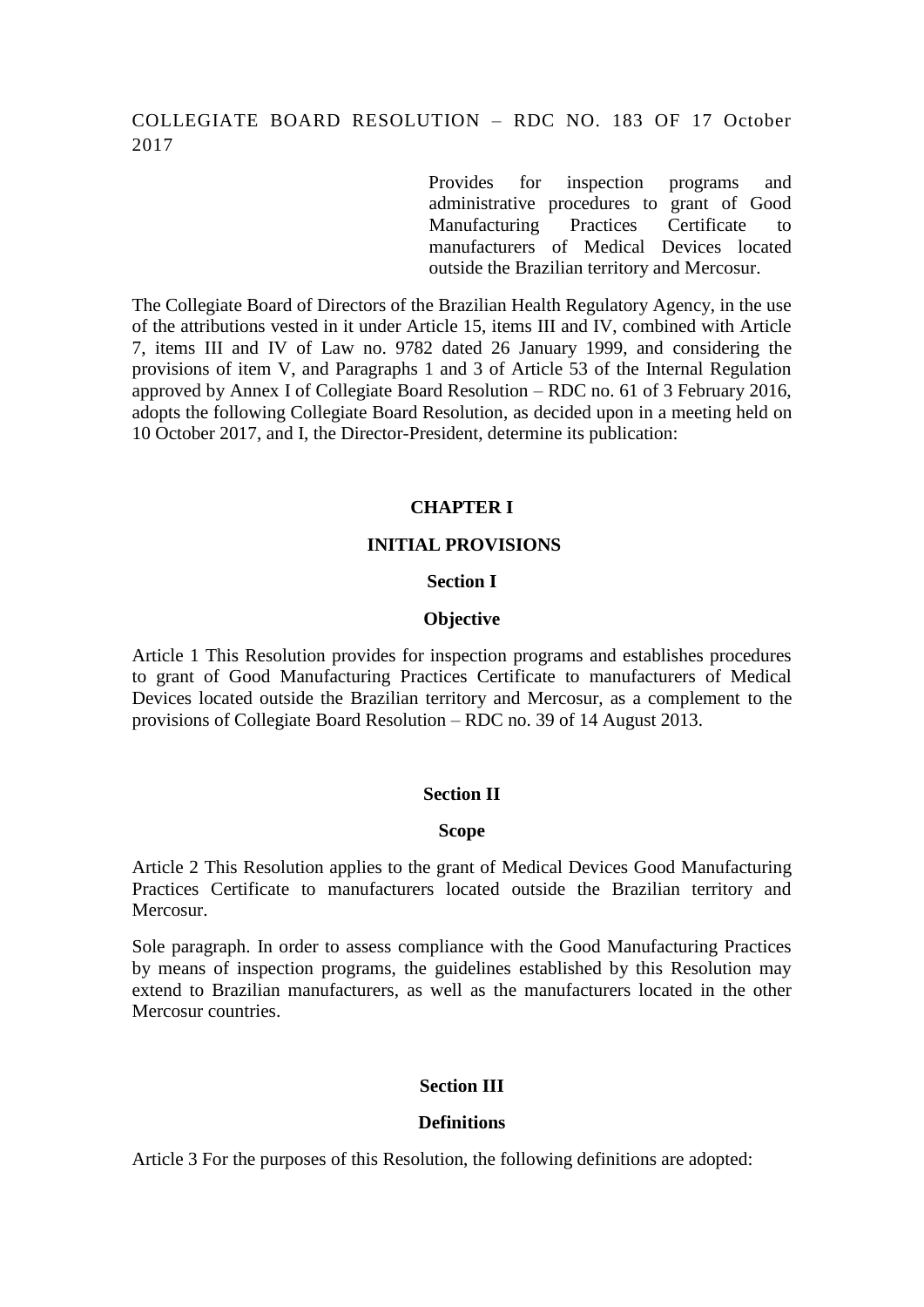I – finished device: the product, being one, a family, a system, or a set of products, which is ready for use or functionally complete, whether it is packed, labeled, or sterilized, or not;

II – manufacturing site: the establishment where product manufacture or manufacturing stage occurs, and it may be the legal manufacturer, contracted manufacturer, or the Original Equipment Manufacturer – OEM.

### **CHAPTER II**

#### **PETITION DOCUMENTS**

Article 4 All Good Manufacturing Practices Certification processes provided in this Resolution shall contain the following documents:

I – duly completed specific petition form for the Certification of Medical Devices Good Manufacturing Practices in other countries;

II – proof of payment, or exemption, of the *Taxa de Fiscalização de Vigilância Sanitária –* TFVS (Health Surveillance Inspection Fee), using a specific *Guia de Recolhimento da União –* GRU (official federal payment document);

III – quality manual of the manufacturing site undergoing the certification process;

IV – list of all products being manufactured by the manufacturing site undergoing the certification process, with an indication of the products that are or will be exported to Brazil;

V – general production flowchart of the products manufacturing processes, with the identification of which stages are performed at the manufacturing site undergoing the certification process;

VI – layout of the manufacturing site undergoing the certification process, including plant floor plans;

VII – copy of a valid conformity certificate (in the case of electromedical equipment), issued by the certifying body, when applicable;

VIII – list of all inspections or regulatory audits of the manufacturing site undergoing the certification process for the last 3 (three) years, with an indication of the period of each inspection or audit; name of the health authority or third party auditing organization responsible for its execution; conclusion and details of any consequent regulatory action;

IX – statement indicating in which countries the products that are or will be exported to Brazil are authorized, with the respective authorization documents;

 $X - copy$  of the latest inspection or audit report issued by the health authority from the country of origin or by a third party auditing organization recognized by the health authority;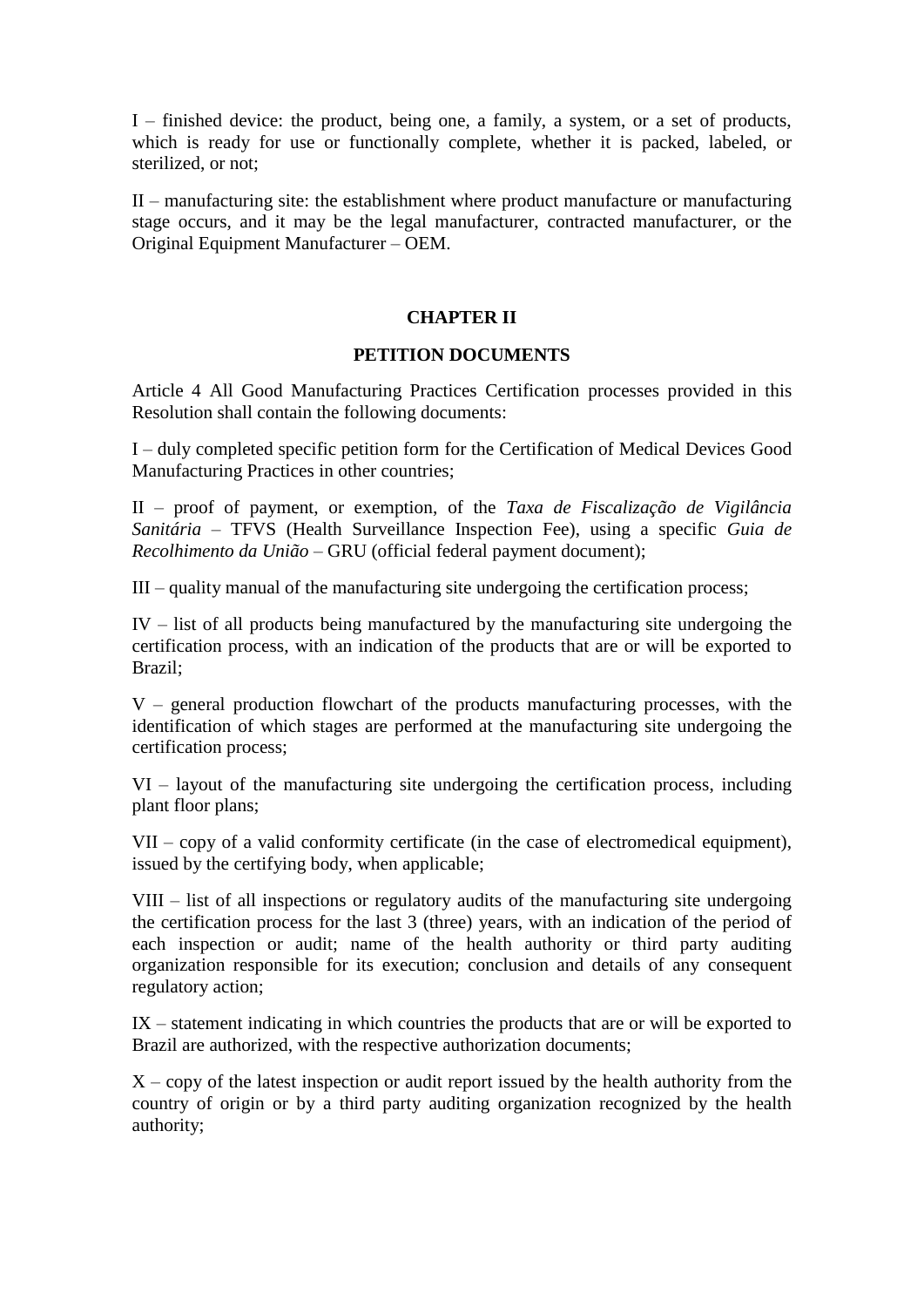XI – copy of the latest inspection or audit report issued by the health authority in an International Medical Device Regulators Forum (IMDRF) member country or by a third party auditing organization recognized by the health authority, when applicable; and

XII – copy of the latest audit report issued by a third party auditing organization recognized by Anvisa, when applicable.

Sole paragraph. The document protocol shall comply with the provisions in RDC no. 25, of 16 June 2011, and its updates.

Article 5 The manufacturing site undergoing the certification process may send the documents referred to in items VIII to XII of Article 4 directly to Anvisa, as long as the documents are duly identified and in addition to the related dossier.

Sole paragraph. The manufacturing site shall register the documents referred to in the caption of this article in up to 30 (thirty) days after the certification petition is registered.

### **CHAPTER III**

### **MANUFACTURING SITES SUBJECT TO GOOD MANUFACTURING PRACTICES CERTIFICATION**

Article 6 The following manufacturing sites are subject to Good Manufacturing Practices Certification for the purposes of authorization, authorization renewal, or change (inclusion or alteration) of medical devices manufacturer at Anvisa:

I – Manufacturing site that makes a finished device in its name or for another company;

II – Manufacturing site that is responsible for releasing the finished device, related to at least one production stage, except for designing, distribution, sterilization, packing, and labeling stages; and

III – Manufacturing site of Software as a Medical Device – SaMD.

Sole paragraph. Anvisa shall not issue a Good Manufacturing Practices Certificate to manufacturing sites not provided for in this article.

## **CHAPTER IV**

### **INSPECTION PROGRAMS**

Article 7 Anvisa shall assess the compliance with the Medical Devices Good Manufacturing Practices by the manufacturers located outside the Brazilian territory and Mercosur through specific inspection programs, as a priority.

Paragraph 1 The programs referred to in the caption of this article relate to a set of actions carried out for the purposes of inspection in manufacturing sites of products authorized by Anvisa.

Paragraph 2 The programs shall occur regardless of certification processes.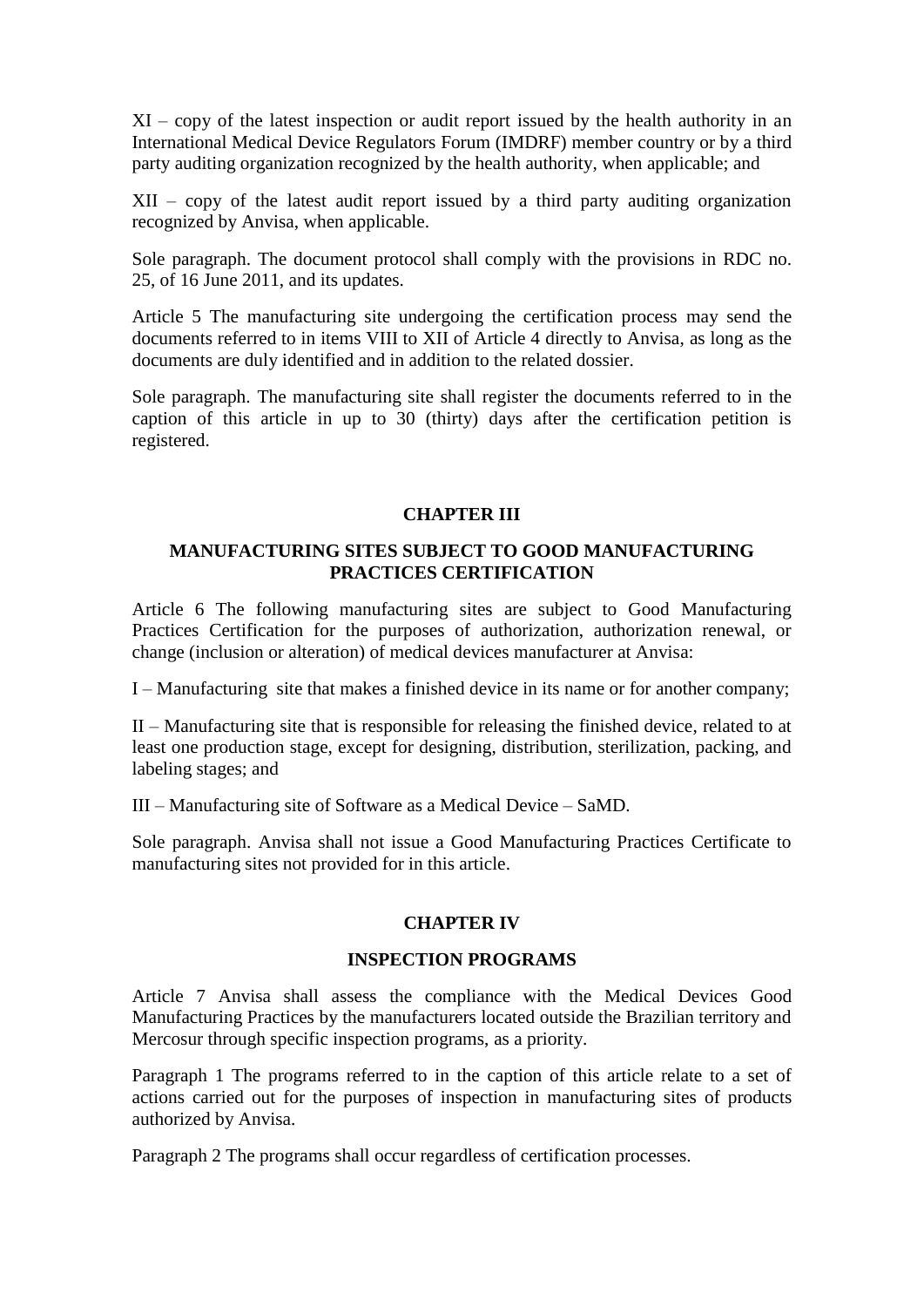Paragraph 3 The programs shall be defined according to a health risk assessment considering the intrinsic risk of products, the complexity of manufacturing processes, technologies involved, and background data of inspection, monitoring, and authorization of products.

Paragraph 4 The inspection programs may be extensive to Brazilian manufacturers and those located in the other Mercosur member countries.

Paragraph 5 The programs shall be planned considering the Agency's operational capacity to carry out inspections, as well as assessed, reviewed, and published yearly.

Paragraph 6 The audit reports issued within the framework of the Medical Device Single Audit Program (MDSAP) shall also be used to assess the compliance with the Good Manufacturing Practices through the programs referred to in this chapter.

## **CHAPTER V**

### **GRANT OF GOOD MANUFACTURING PRACTICES CERTIFICATES**

#### **Section I**

#### **General Provisions**

Article 8 The grant of Good Manufacturing Practices Certificate of Medical Devices of risk classes III and IV may occur through one of the following, after document assessment:

I – on presentation of a valid audit report, issued by a third party auditing organization, in accordance with specific programs, both recognized by Anvisa;

II – using confidential information on inspections, received under Agreements or Covenants with health authorities of other countries;

III – by assessing inspection or audit report issued by the health authority of an IMDRF member country, or by a third party auditing organization recognized by the health authority;

IV – by assessing an audit report issued by a third party auditing organization recognized by Anvisa;

V – by making a risk analysis to assess the need for *in loco* inspection before granting the Good Manufacturing Practices Certificate, in the case of petitions not referred to or which do not comply with the requirements established for items I to IV above.

#### **Section II**

**On the grant of the Good Manufacturing Practices Certificate on presentation of a valid audit report issued by a third party auditing organization, in accordance with specific programs, both recognized by Anvisa**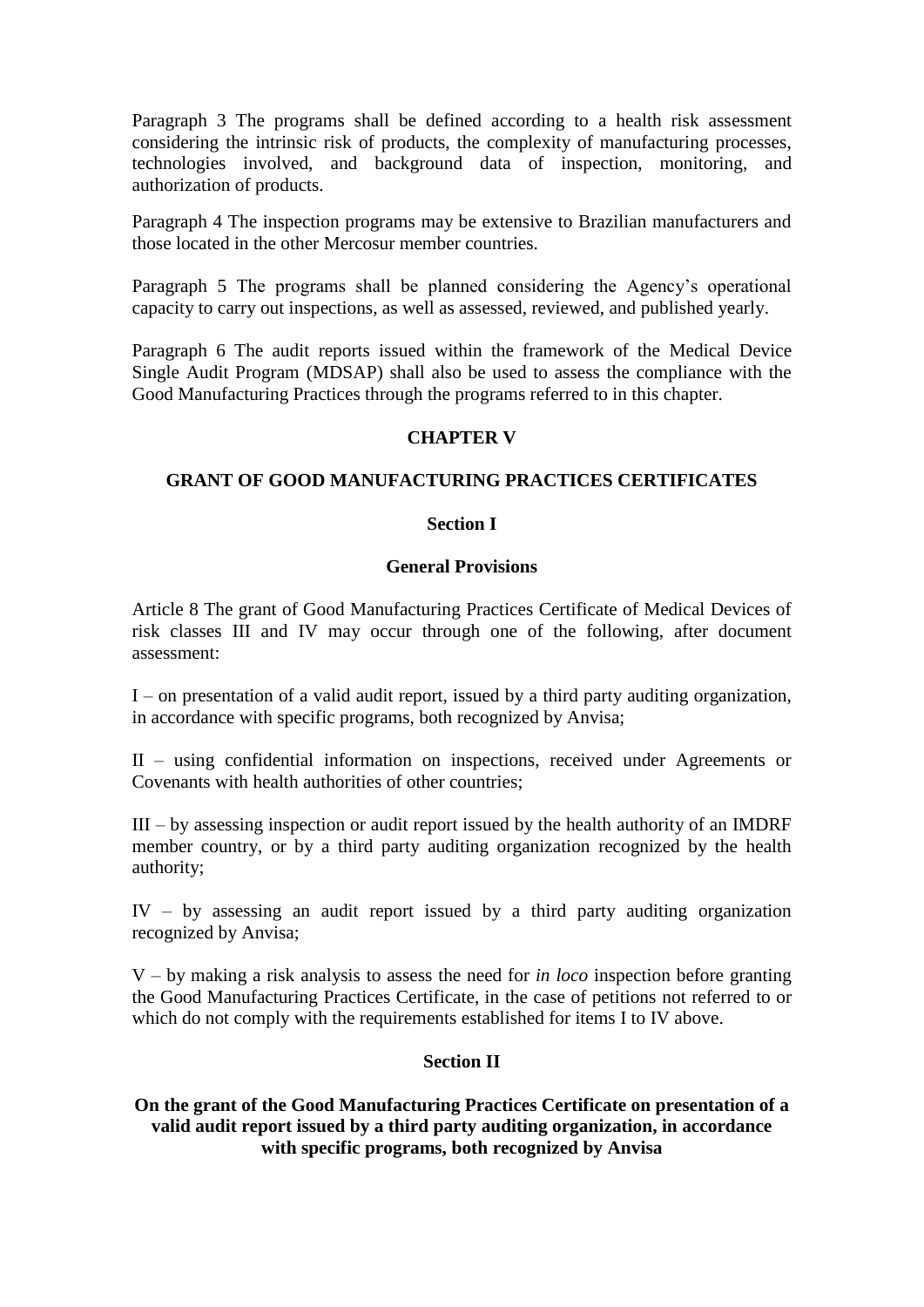Article 9 The Good Manufacturing Practices Certificate shall be granted to the manufacturers participating in the Medical Device Single Audit Program (MDSAP), after an assessment of the audit report presented in accordance with the guidelines established by the Program.

### **Section III**

#### **On the grant of the Good Manufacturing Practices Certificate using confidential information**

Article 10 Anvisa may grant the Good Manufacturing Practices Certificate using confidential information on inspections, received under Agreements or Covenants with health authorities of other countries, after mutual recognition.

Sole paragraph. The guidelines and requirements to grant the Good Manufacturing Practices Certificate based on the provisions in the caption of this article shall be established under each Agreement or Covenant.

#### **Section IV**

### **On the grant of the Good Manufacturing Practices Certificate by assessing reports issued by the health authority of an IMDRF member country, by a third party auditing organization recognized by the health authority, or by a third party auditing organization recognized by Anvisa**

Article 11 Anvisa may grant the Good Manufacturing Practices Certificate in the hypotheses of items III and IV of Article 8 under the following conditions:

I – by assessing the inspection or audit report presented in accordance with item XI of Article 4; or

II – by assessing the inspection or audit report presented in accordance with item XII of Article 4.

Paragraph 1 The inspection or audit report referred to in items I and II of this article shall comply with the guidelines of the document IMDRF/MDSAP WG/N24 FINAL: 2015 - *Medical Device Regulatory Audit Reports* and its updates.

Paragraph 2 The inspection or audit report shall have been issued in up to 2 (two) years prior to the date of protocol, include risk classes and production lines that are subject to the certification petition, and allow for the conclusion that the manufacturing site complies with the good manufacturing practices.

#### **Section V**

### **On the grant of the Good Manufacturing Practices Certificate for cases not referred to in the previous sections above**

Article 12 In the occurrence of petitions not referred to, or which do not comply with the requirements in Sections II, III, or IV of this Chapter, Anvisa shall make a risk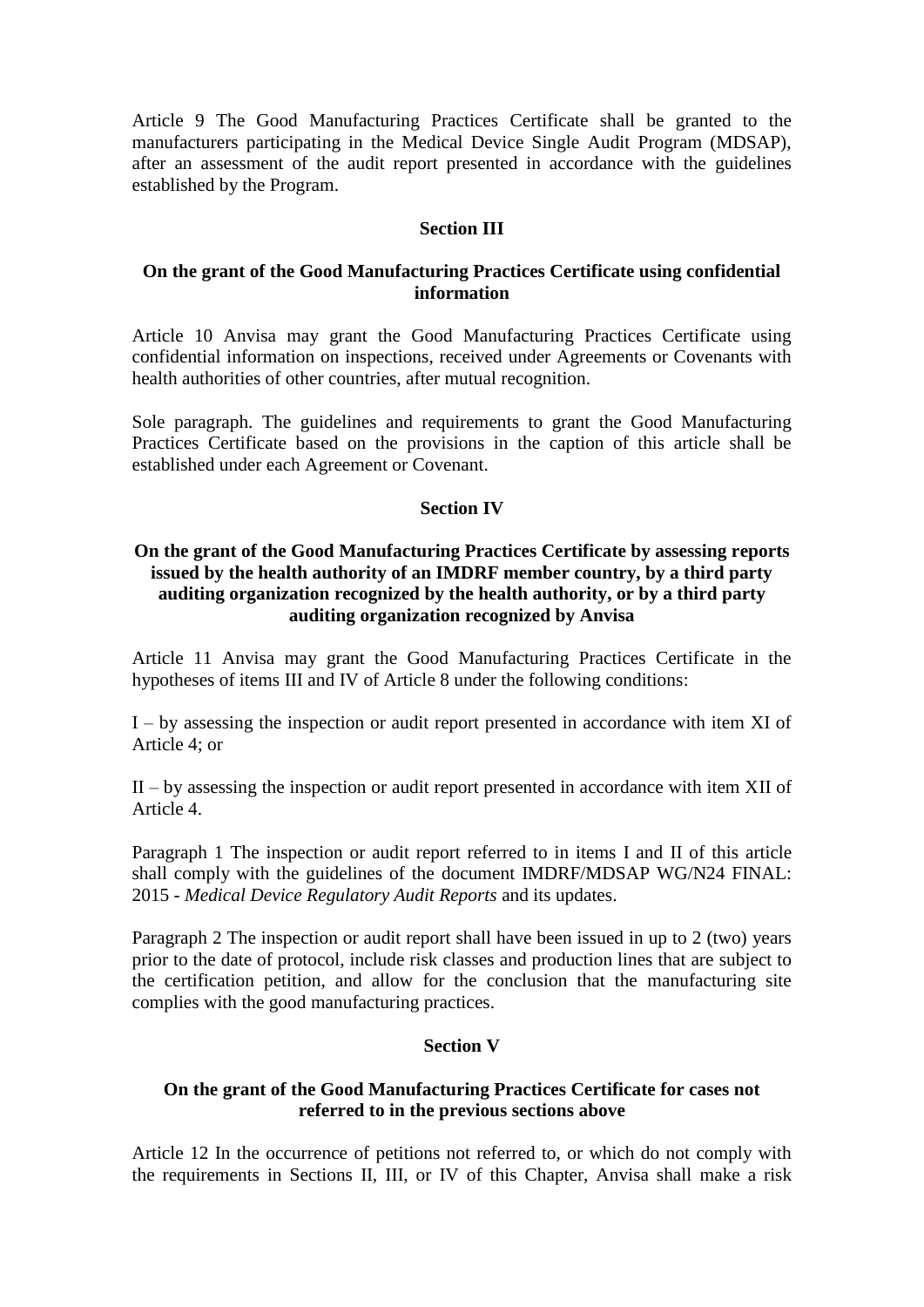analysis to assess the need for *in loco* inspection before granting the Good Manufacturing Practices Certificate.

Paragraph 1 The risk analysis shall be carried out based on a risk matrix previously defined by Anvisa, which considers the result of document assessment referred to in Article 4, the complexity of the manufacturing site, technologies involved, the intrinsic risk of products, and indication of use.

Paragraph 2 In the occurance of manufacturing sites previously certified by Anvisa, the risk analysis referred to in the caption of this article shall also consider:

I – the history of compliance with the Good Manufacturing Practices by the manufacturing site undergoing the certification process, obtained by Anvisa from its database;

II – the history of proven deviations, technical complaints, adverse events, field action notifications, and/ or health infractions proven by competent authorities, obtained by Anvisa from its database;

III – time period since the last inspection; and

IV – status of product authorization.

Paragraph 3 The risk analysis may also indicate an *in loco* inspection of reduced scope.

### **CHAPTER VI**

## **TRANSITIONAL PROVISIONS**

Article 13 There shall be a transition period between the current form of action and the one provided for in this Resolution to assess the compliance with the Medical Devices Good Manufacturing Practices by the manufacturers located outside the Brazilian territory and Mercosur.

Article 14 The companies that did not have an international inspection scheduled or carried out by Anvisa shall present:

I – the documents referred to in Article 4 that have not been presented yet;

II – formal statement if the company is or is not still interested in being granted the Good Manufacturing Practices Certificate.

Paragraph 1 The document presentation referred to in items I and II of this article shall occur as an addition to the initial certification dossiers, in up to 60 (sixty) days from the date this Resolution is published.

Paragraph 2 The certification petitions not including the documents referred to in items I and II of this article, within the period of time established, are subject to rejection.

Paragraph 3 In the cases where companies present a formal statement of withdrawal of petitions not assessed yet by Anvisa, the matters related to reimbursement of fees shall be dealt with directly at Anvisa's *Gerência de Gestão de Arrecadação* – Gegar (Collection Management Office).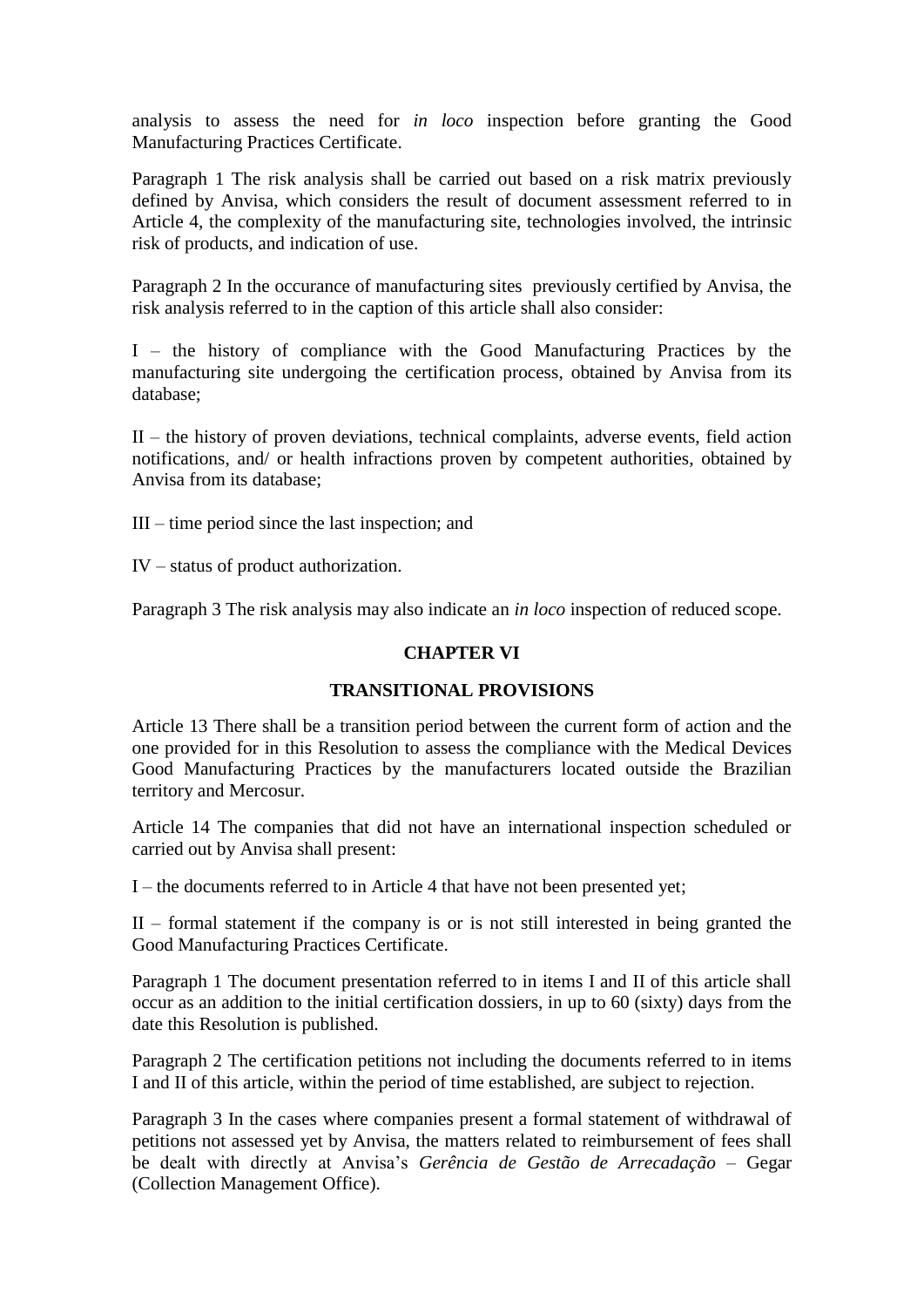Article 15 Anvisa will take exceptional and transitional measures aiming at granting Medical Devices Good Manufacturing Practices Certificates to manufacturing sites located in other countries, the petitions of which (subject code 8331 and 8079) were registered until the date this Resolution is published.

Paragraph 1 For petitions of manufacturers that currently take part in the Canadian Medical Devices Conformity Assessment System – CMDCAS, and will move to the Medical Device Single Audit Program (MDSAP), a valid proof of participation in the CMDCAS program shall be presented within 60 (sixty) days in order to show the company is compliant with its requirements.

Paragraph 2 For petitions of manufacturers that have been audited by a third party auditing organizations recognized by Anvisa, an audit certificate or report stating the compliance with the Good Manufacturing Practices, issued by the auditing organization, shall also be presented within 60 (sixty) days, and include in its scope the manufacturing stages, risk classes, and the production lines of the products in the certification petition.

Article 16 The petitions referred to in Articles 14 and 15 shall be analyzed after 60 (sixty) days from the date this Resolution is published.

Sole paragraph. Analysis of the dossiers shall observe the initial chronological order of petition entry.

Article 17 Anvisa shall assess the compliance with the requirements in Article 4, 14, and 15, and the grant of Good Manufacturing Practices Certificates to petitions registered by the date this Resolution is published may occur, on an exceptional basis, as follows:

I – on presenting a document stating that the manufacturing site undergoing the certification process participates in the CMDCAS program and also meets its requirements:

 $II$  – on presenting an audit certificate or report issued by an auditing organization recognized by Anvisa, which states the compliance with the Good Manufacturing Practices by the manufacturing stages, risk classes, and production lines undergoing the certification petition; or

III – on carrying out a risk analysis to assess the need of an *in loco* inspection before granting the Good Manufacturing Practices Certificate, in the case of petitions not referred to, or not meeting the requirements established in the previous items.

Article 18 If the third party auditing organization working within the CMDCAS program is not recognized by the Medical Device Single Audit Program (MDSAP) in the future, Anvisa may reassess the grant of certificates cerissued in accordance with the provisions in Article 17.

Article 19 In the period of 60 (sixty) days established for the addition of documents to the initial certification dossiers, the international inspection schedule shall be maintained, based on the criteria established before this Resolution is published.